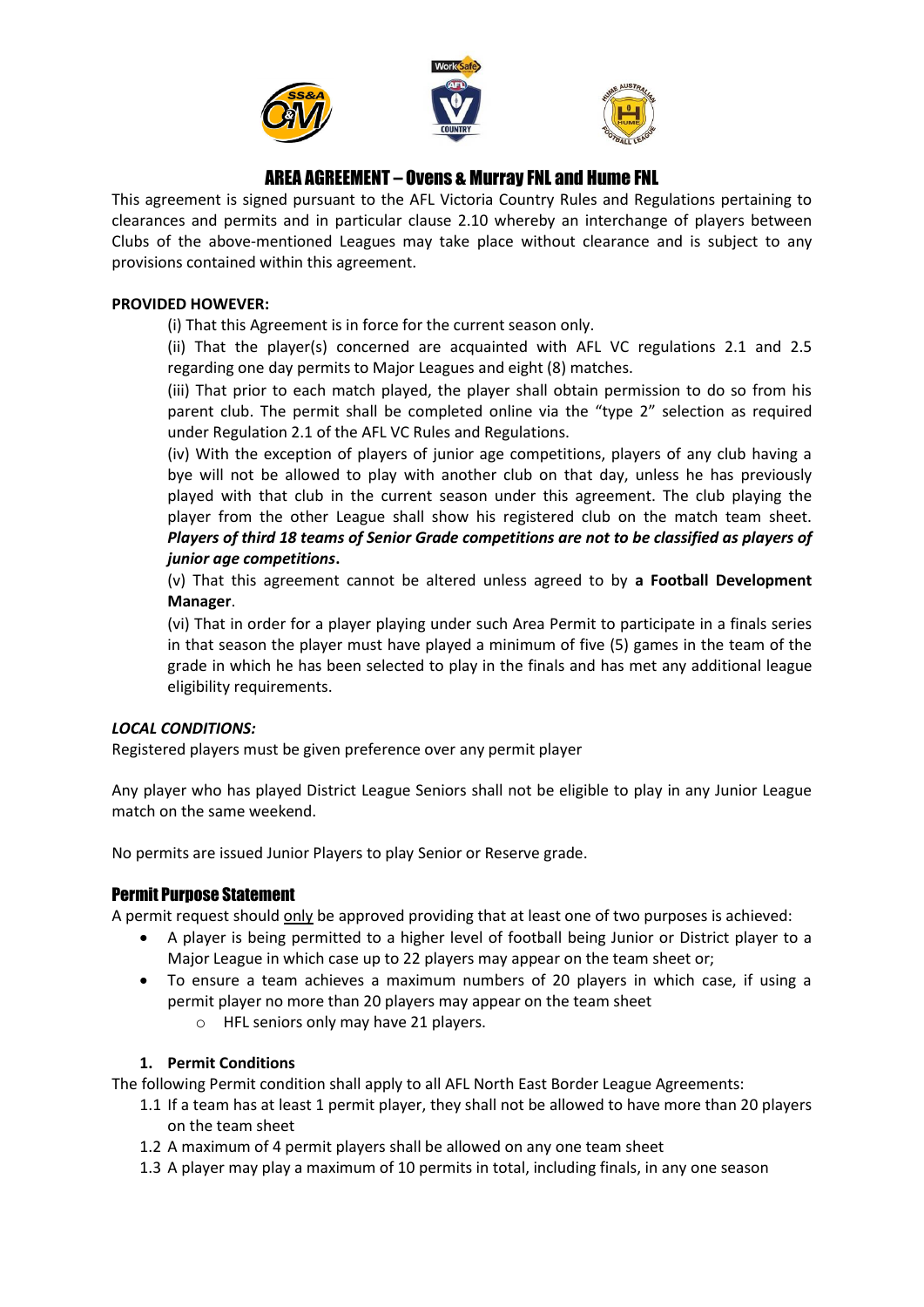- 1.4 Permits may be issued in more than 1 league but must not exceed 10 in total
- 1.5 Permits shall not be issued to any player after June  $30<sup>th</sup>$  unless they have played on a eligible permit with that team prior to June  $30<sup>th</sup>$
- 1.6 Permit players shall only play in the one team on the one day
- 1.7 AFL Victoria Country and League finals eligibility criteria shall apply

### **2. INTERCHANGE OF PLAYERS**

The following Permit condition shall specifically apply to Permits between the Ovens & Murray FNL and the Hume FNL

2.1 No permits issued for players who have played 3 or more Ovens & Murray FNL Senior matches in the previous or current season

### **3. FINALS PERMITS & ELIGIBILITY**

The following Permit condition shall specifically apply to Finals Permits between the Ovens & Murray FNL and the Hume FNL.

- 3.1 Ovens & Murray FNL players are not permitted to play in the Hume FNL Finals
- 3.2 Hume FNL players are permitted to play in the Ovens & Murray FNL Finals provided that the player has played a minimum of 5 games in the team of the grade in which he has been selected to play and has also met any additional league eligibility requirements.

#### **4. REPORTED PLAYERS**

A player playing on permit that is reported shall face the Tribunal of the League of which the offence was committed. Any penalty that is imposed shall apply in all competitions.

#### **5. PERMIT BREACHES**

Any breach of Permit arrangements and agreements will be referred to AFL Victoria Country Rule 1.3 – Penalty for playing ineligible or unregistered players.

### **6. SPECIAL CIRCUMSTANCES**

Any clubs requesting special circumstance considerations must apply in writing to a WorkSafe AFL Victoria Country Football Development Manager annually, prior to June 30<sup>th</sup> annually.

This agreement has been agreed to by the relevant leagues and will remain valid unless endorsed by a WorkSafe AFL Victoria Country Football Development Manager and AFL NSW/ACT Community Football Manager.

| Signed on behalf of the OMFNL |            |             | Signed on behalf of the Hume FNL |  |  |  |
|-------------------------------|------------|-------------|----------------------------------|--|--|--|
| <b>Name</b>                   |            | <b>Name</b> |                                  |  |  |  |
| <b>Dated</b>                  | $\sqrt{1}$ | Date        | $\sqrt{1}$                       |  |  |  |

**Signed on behalf of AFL Victoria Country**

**Name**